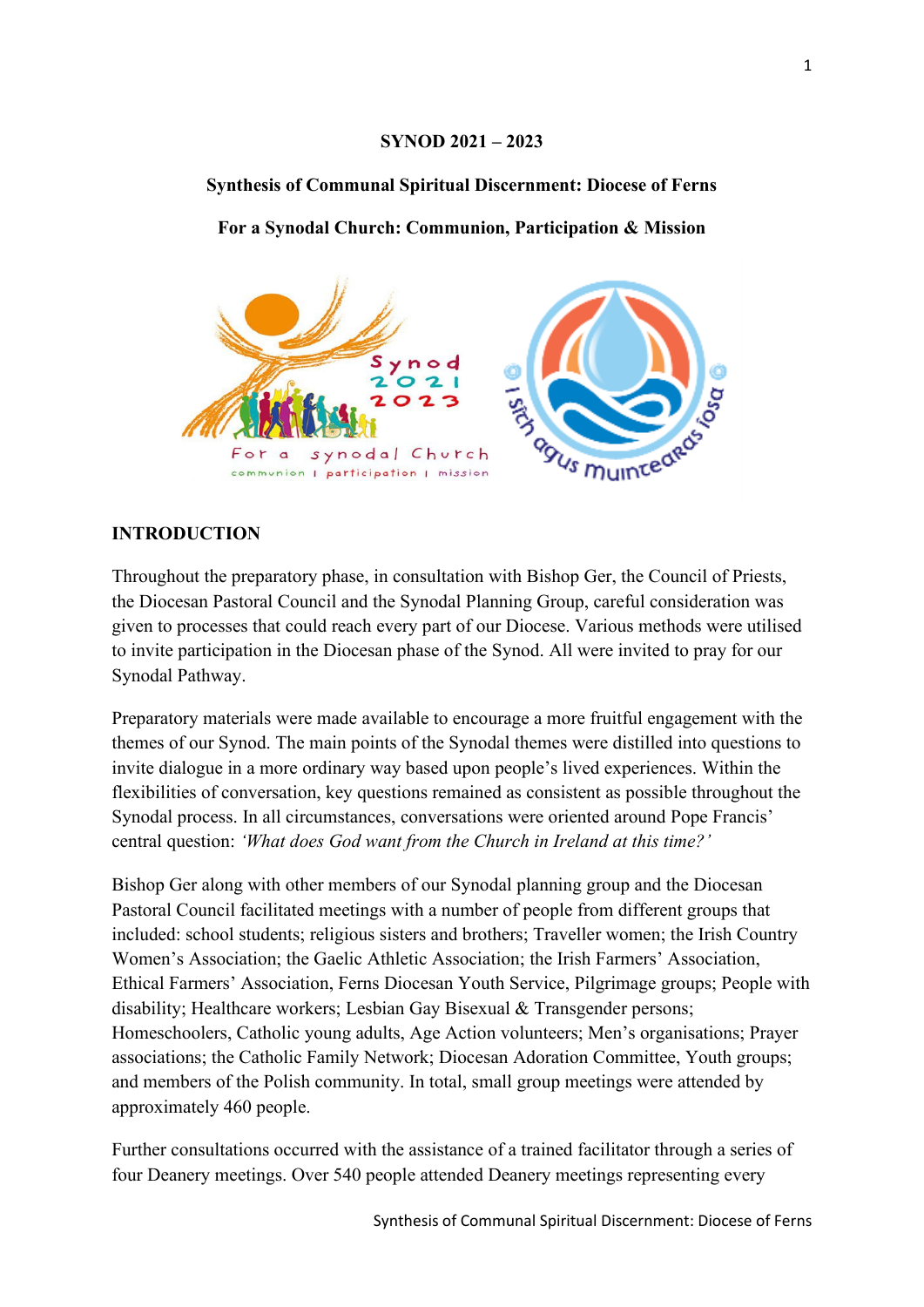Parish in our Diocese. Each meeting was attended virtually or in person by Bishop Ger. Participants sat in groups and addressed questions designed to broadly capture where we've come from, where we are now and where we're going. People explored their best and worst memories of the Church, their hopes and fears for life and how the Church can help them as well as their views on what the future Church might look like. Verbal feedback was recorded on a flipchart and written feedback was also collected to ensure that every person felt that their contribution was valued. All the written responses were read in a spirit of prayerful contemplation and contributed to this synthesis.

While Deanery meetings were open invitation, it should be noted sensitively that Survivors and Victims of clerical abuse in our Diocese have not been formally met with as a distinct group within the opening phase of the Synodal process. In a very deep sense, our Synodal processes continue, and no voice can be excluded. The need for listening and for atonement remains alive within our hearts.

A thematic analysis was undertaken to identify the themes that emerged. This process helped the synthesis drafting team to engage more fully with the richness and complexities of the diverse perspectives within our Diocese. This process also helped to identify the patterns of meaning that could be discerned from the various submissions. A draft synthesis was prepared by a small team and published on [www.thehookoffaith.com,](http://www.thehookoffaith.com/) a Diocesan initiative for communication and evangelisation.

Several elements were important to our Diocesan community. From an historical perspective, the fear inculcated by a judgemental Church, the preferential treatment of some people and the exclusion of others, the treatment of women and children, and the hurt caused by the clerical abuse scandals and their mishandling by Church leadership were foremost in people's worst memories of Church. In contrast, good memories included the beauty of liturgy, the grace received through the Sacraments, the embrace of the faith community, the sharing of faith through pilgrimages and prayer, and the supportive culture that once surrounded people of faith.

Approximately 1000 people attended one type of meeting or another, providing us with a synthesis that represents 1000 voices from our Diocesan community. Following publication of the draft synthesis and consultative presentations with the Diocesan Pastoral Council, the Synodal Planning Group and the Council of Priests, an open-invitation Pre-Synodal Meeting was attended by 150 people. Over 90% of participants were inspired by some aspect of the synthesis with a preference for words, such as Christ, Spirit, inclusion, deep dialogue, community, local, gathering, small-group, faith formation, ground up, people, belonging, hope and unity. Negative comments expressed by 6% of participants viewed the synthesis as either too focused on the Church or too focused on the people. The remaining 4% of comments simply expressed a strong desire for practical steps to be taken in response to the consultations. This focus on practicality was also evident in other comments. Overall, 90% of the participants agreed that they had a better understanding of the Synodal path and that the balance of the synthesis was representative of the journey to date.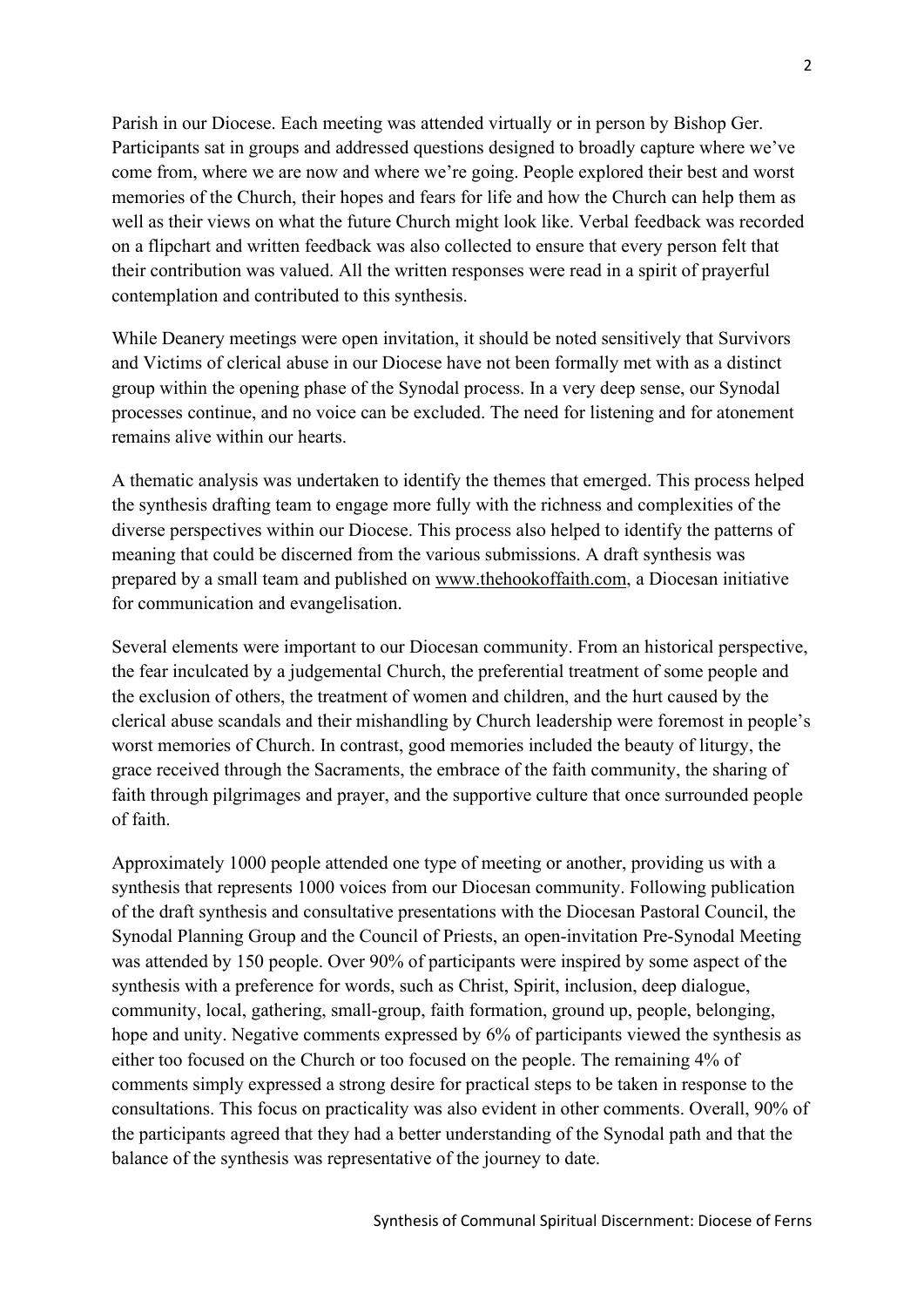### **COMMUNION | PARTICIPATION | MISSION**

The cultural image that we wish to draw upon to sum up our experience of Synod is that of a campfire to describe how we are drawn together by the light, warmth, peace, community and comfort of our local Church, which is especially important in dark times. The same can be said of each of our sacred places. From the Stations of the Cross upon the slopes of Tara hill to the living waters of Our Lady's Island, we gather as a people to draw comfort and wisdom from our faith in God and explore the rich landscape of our Christian heritage.

The reality of gathering in response to the deeper experiences of life and orientation towards Truth resonated again and again in discussions. Indeed, the oldest operational lighthouse in the world had its origins in the fire lit by the monks of the Hook Peninsula in the fifth century. A fire can also be a beacon that orients people in the world as they navigate through the journey of life.

Fire also symbolises a renewal of mission. The quotation inscribed upon the commemorative stone of the Cross from the old Parish Church of St. Mary Magdalene in Bunclody is apt: *'Take from the altar of the past the fire and not the ashes*.' We all need the fire of the Holy Spirit in our lives and the transforming grace of the Holy Spirit's actions. During our Synodal conversations and consultations, four themes emerged strongly: The People of God; Our Local and Universal Church; The Potential of Deep Dialogue; and The Life of Christ.

### **The People of God**

Throughout our Synodal journey, there was a sense that we must relearn to walk together as people of faith amidst a secularising and seemingly post-Christian climate. This sentiment also applied to recent experiences of Covid restrictions. People discussed the difficulties of adapting to a volatile world of increasing uncertainty in terms of disease, family breakdown, climate change, increasing poverty, food shortages, migration, loss of biodiversity, conflict, the misuse of technology, the availability of illegal drugs, mental health concerns, a growing lack of respect for life, a politics of division, diminishing moral values, the alienation of people from the Church, an indifferent and sometimes biased media and the decline of religious practice in society.

People spoke passionately about the potential of community, inclusion, togetherness, connection and belonging within the Church as an antidote to the challenges faced by wider society. There was a broad sense that the Church needs to be a more welcoming space, particularly for young people, for families of all makeups, and for all people who have experienced exclusion. At the same time, people expressed the view that the great turnout for the Synodal meetings were a sign of hope and positivity for the future of the Church, while a few expressed suspicions or doubts about the Synod or felt that it was 'too little, too late'.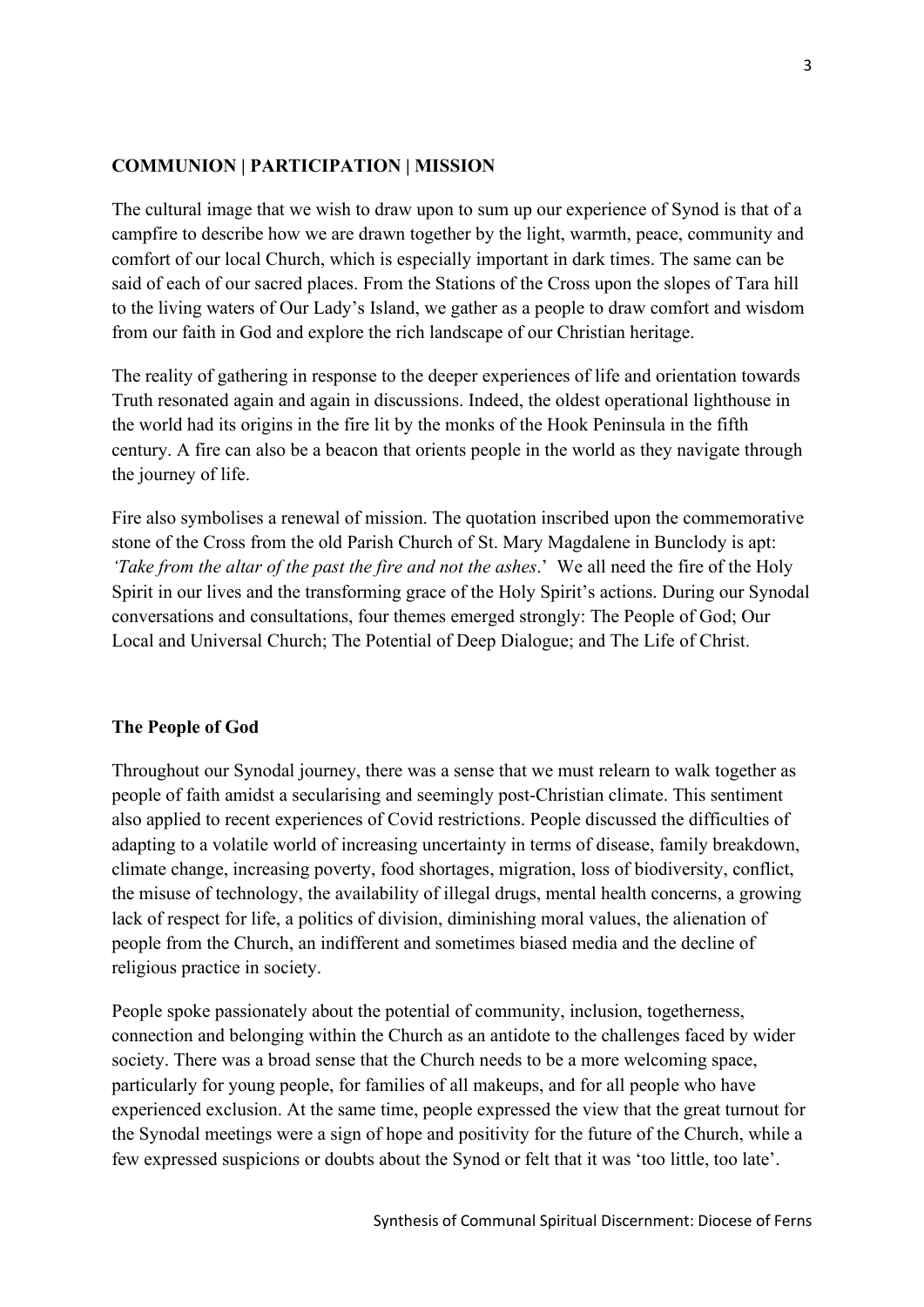People hoped for a more proactive, dynamic, joyful and loving Church, one that can contribute more powerfully to the development of a fair and equal society, foster respect for truth and life, support people's Christian spirituality, encourage less materialism and find ways of inviting more young people to actively participate in the life of the Church and help people to discover or rediscover the breadth and depth of the Catholic faith.

People spoke about their preference for a 'listening' Church that can respond more openly to the needs of people, arrange social events and activities to increase intergenerational participation and contribute to age-appropriate systems of support for people across their lifespans.

There was a sense that the gifts of the laity were under-utilised by the Church. Increased lay involvement in the leadership, management, life and mission of the Church necessitated increased faith formation opportunities, educational initiatives, co-responsibility frameworks and shared authority structures. People also expressed a need for and interest in Scripture studies, various approaches to prayer and liturgy as well as other forms of catechesis, community and communication including approaches using technology.

Generally, young people experienced and expressed their Christian identity and values in a variety of ways, including sports, hobbies, education, clubs, music, nature, charity, social justice, fellowship and advocacy. Certain aspects of this 'faith in action' were also evident across the generations. Furthermore, it was felt that social media profiles did not do justice to the deeper lives of young people and that their positive contributions to society and community aspirations were ignored by the institutional Church. Some young people also stated that they would be 'slagged off' for attending Mass. The need for a wider range of forms of worship was also highlighted. There was also a sense that people worried about the faith being lost in wider society but equally there was a sense that the faith is not lost but it appears in different ways now.

Young people felt that there should be some focus on different expressions of faith and how they might be connected and grounded in love. It was also felt that the John Paul II awards, the living out of the Beatitudes, a need for 'gathering' and a 'Youth 2000 approach' pointed the way forward.

Young people also felt the absence of a vibrant faith community and a disconnect between their individual faith and that expressed in the wider culture. They thought that social media could help bridge the communication divide between the Church and youth culture as there was inevitable challenges for priests in 'big towns'. They offered the view that everyday Eucharistic moments were not promoted enough amongst the wider Catholic community.

There was the realisation that the challenges to the life of the Church and to wider society more generally required a change within us and how we live in the world, how we participate in the life of the Church and how we are recognised by the Church. This was particularly evident in discussions regarding social justice, the dignity of life from conception to natural death, the role of women, the participation of young people, the engagement of minorities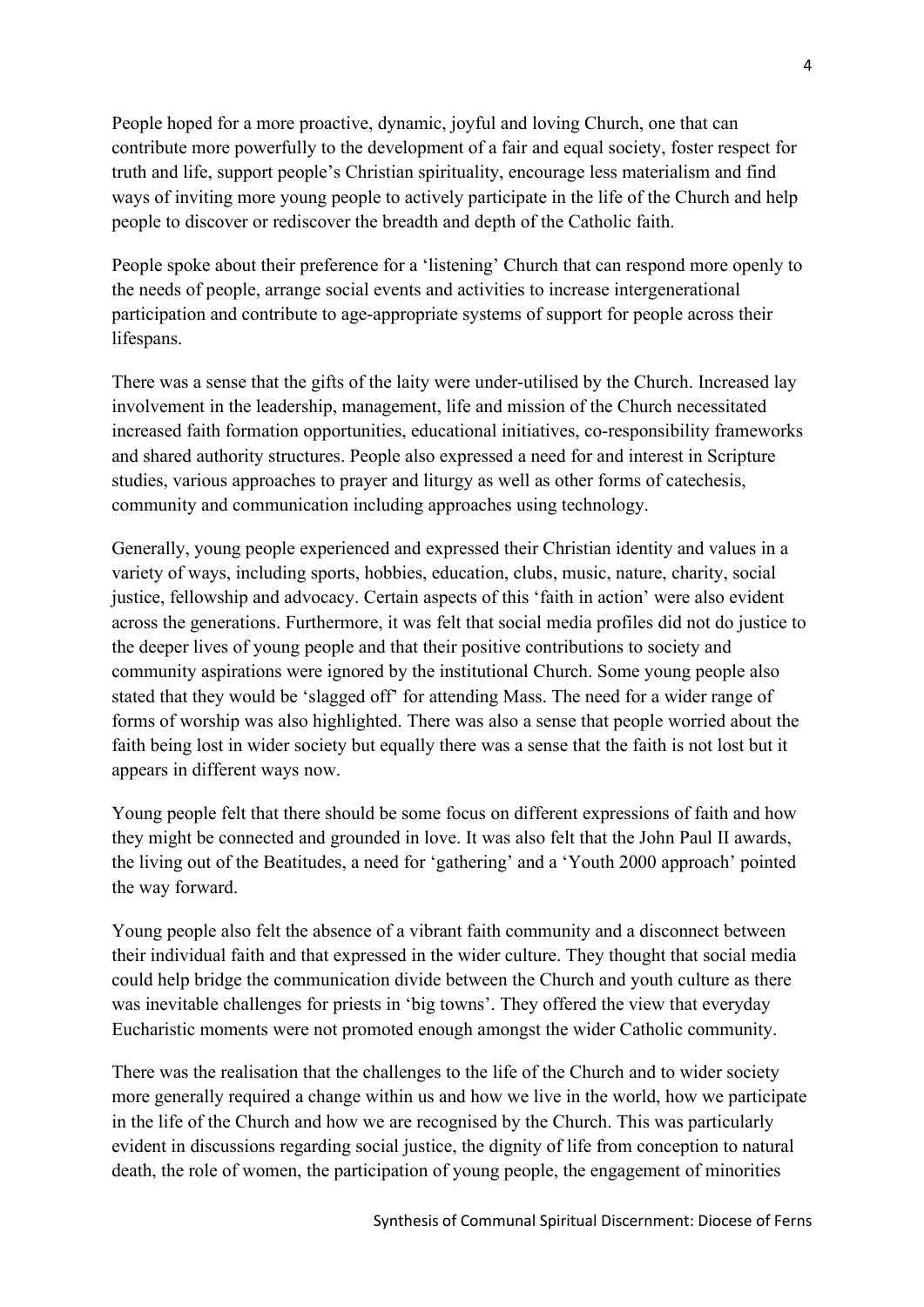and preserving our common home. Helping people to integrate the worlds of nature, science, culture and faith was also important.

Overall, there was a sense that well-supported Synodal processes could help to sustain hope for people in the possibilities offered through God's grace in every moment of our lives within our homes and Parishes, in our Dioceses and nation as well as in the universal Church and across the face of the earth.

## **Our Local and Universal Church**

There was a deep appreciation for the work of religious, clergy and laity who have helped keep the flame of faith alive particularly amidst the challenging climate of recent decades. People expressed solidarity with all those whose reputations and character were unjustly tarnished by abuse scandals within the Church. There was also a strong sense that illinformed or harsh judgement is disabling for individuals and for communities. This was particularly evident in stories concerning the abuse of authority by clergy or religious.

A great many people showed great affection and love for the Sacraments. There were also reports of a deep sense of loss experienced during the absence of the Sacraments during Covid restrictions. Living the life of faith was also evident in the value given to processions, choirs, Celebratory events, prayer meetings, retreats, voluntary work, home visits, pilgrimages and intergenerational participation in Parish gatherings.

Faith was also nourished locally through Sacramental preparation and faith formation programmes. Opportunities to hear external speakers and Christian radio programmes were spoken of positively. There was a sense that the universal and local dimensions of Church are bound together. This was evident in people's happy memories of Papal visits, pilgrimages, missions and sense of belonging to both the local and the universal.

In terms of healthcare and education, people expressed concern over its increasing secularisation and the decline of some Christian values and symbols. People expressed mixed opinions about the role of religion and sacramental preparation in schools with some wishing for closer ties between Parish and school while others wanted to see sacramental preparation and faith development moved from schools to families and Parish. In this regard, it was clear that the role of the family in faith formation requires further exploration.

There was also an understanding that the Church should not hold on to a historical authority that does not really exist in the present day in relation to schools and hospitals. There was a certain sense that the Church's mission was hindered unnecessarily in today's world by being seen to cling to an historical authority.

There was a yearning for contemplative and/or discussion-mediated approaches to Catholicism that can help people navigate the complexities of life. People also spoke movingly about the sense of 'peace' attained in Church and an awareness of God's Presence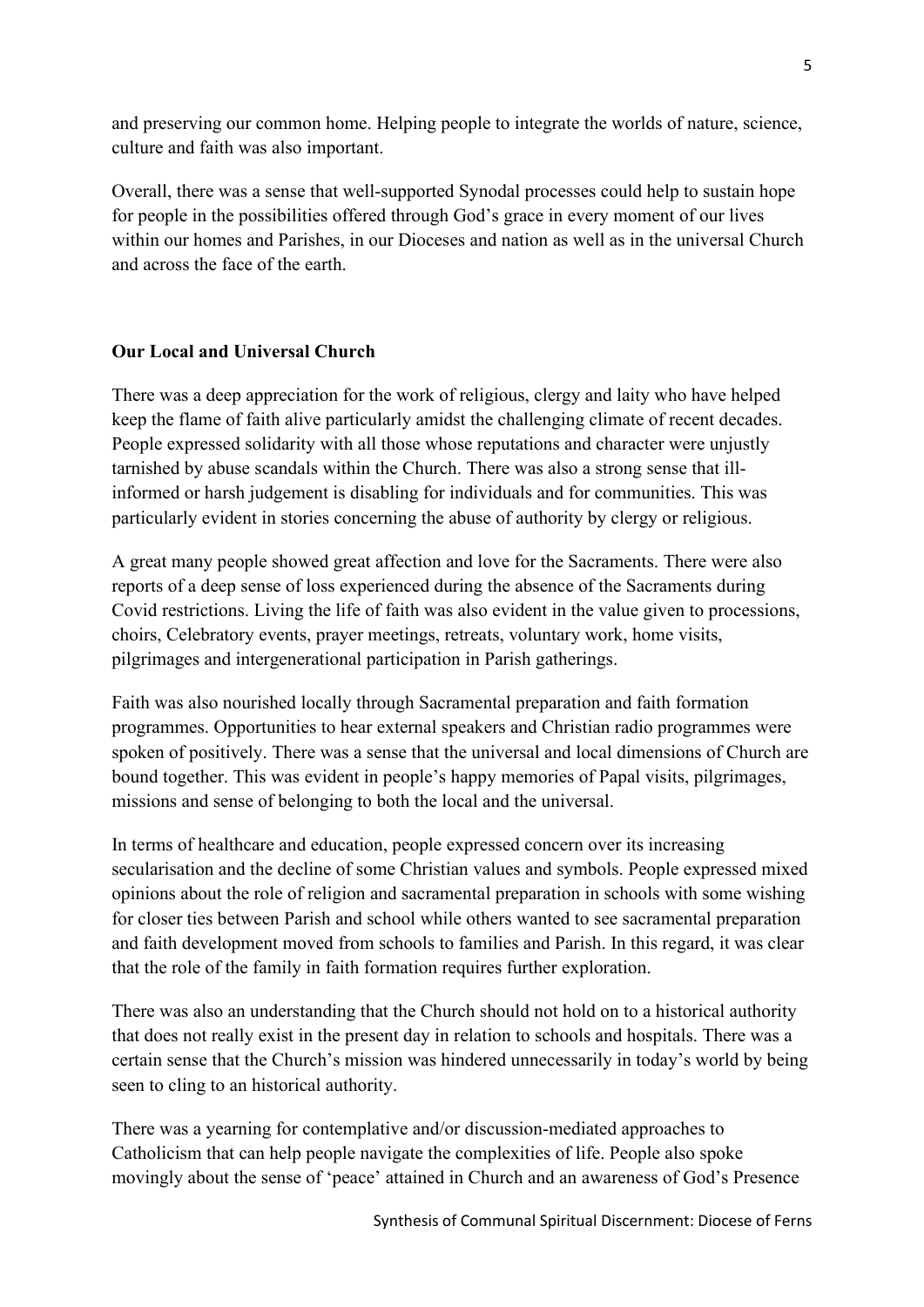through Adoration and other devotional forms of prayer. People wished for quiet reverence to be shown during worship while others expressed their need for active or lively services. A desire to re-evangelise the culture and for the teachings of the Church to be preached and taught in a variety of contexts was also evident. There was also the view that it was OK to adopt a 'live and let live' approach or to prioritise compassion and love within the Church and society more generally in service of the greater good.

There was also the view that services (and at times sermons) could be too long and irrelevant for some, utilise challenging or archaic language and be unrelated to lived experience. Equally, there was the view that people could be overly judgemental in their attitudes towards priests, religious, fellow Parishioners, Church leadership and/or secular society more generally.

Concerns were raised over the autocratic and administrative nature of the Church along with the damaging effects of clericalism. Equally, concerns were raised about the perceived passivity of the Parish community or wider Church in today's world. It was also suggested that we are all missionaries and need to get involved more in Parish life to support the mission of the faith community and inspire vocations. There were also suggestions that ordination could be open to women as deacons or priests. There was also the view that priests should have the option of marriage and that former clergy could have the option of returning to some form of ministry even if now married.

There was a preference for associations and conferences to enable people to learn and share what is working in their communities e.g. the establishment of a Web Site containing resources and an annual conference for Parish Pastoral Councils. It is worth noting that there was a developing understanding that moving forward was not a matter of discarding our traditions and practices but instead involved a renewed drawing upon the deep well of intellectual, spiritual and pastoral treasures within the Church. It is worth noting that people expressed a real need for a humbler and more courageous Church. There was a strong sense that the wider Church was moving gradually towards a more consultative, inclusive, hopeful, positive and joyful model of Christianity.

#### **The Potential of Deep Dialogue**

People appreciated the opportunity to openly discuss their experiences of the Church and their hopes for the future. It is noteworthy that many of the phrases and perspectives expressed during discussions and in written submissions echo aspects of the Christian life that are also linked to wellbeing: humility, gratitude, letting go, forgiveness, imagination, perseverance, goodness, self-knowledge, presence and prayer. Running through various accounts was the sense that these help us to foster a deeper dialogue with each other and with God in whom 'we live and move and have our being'.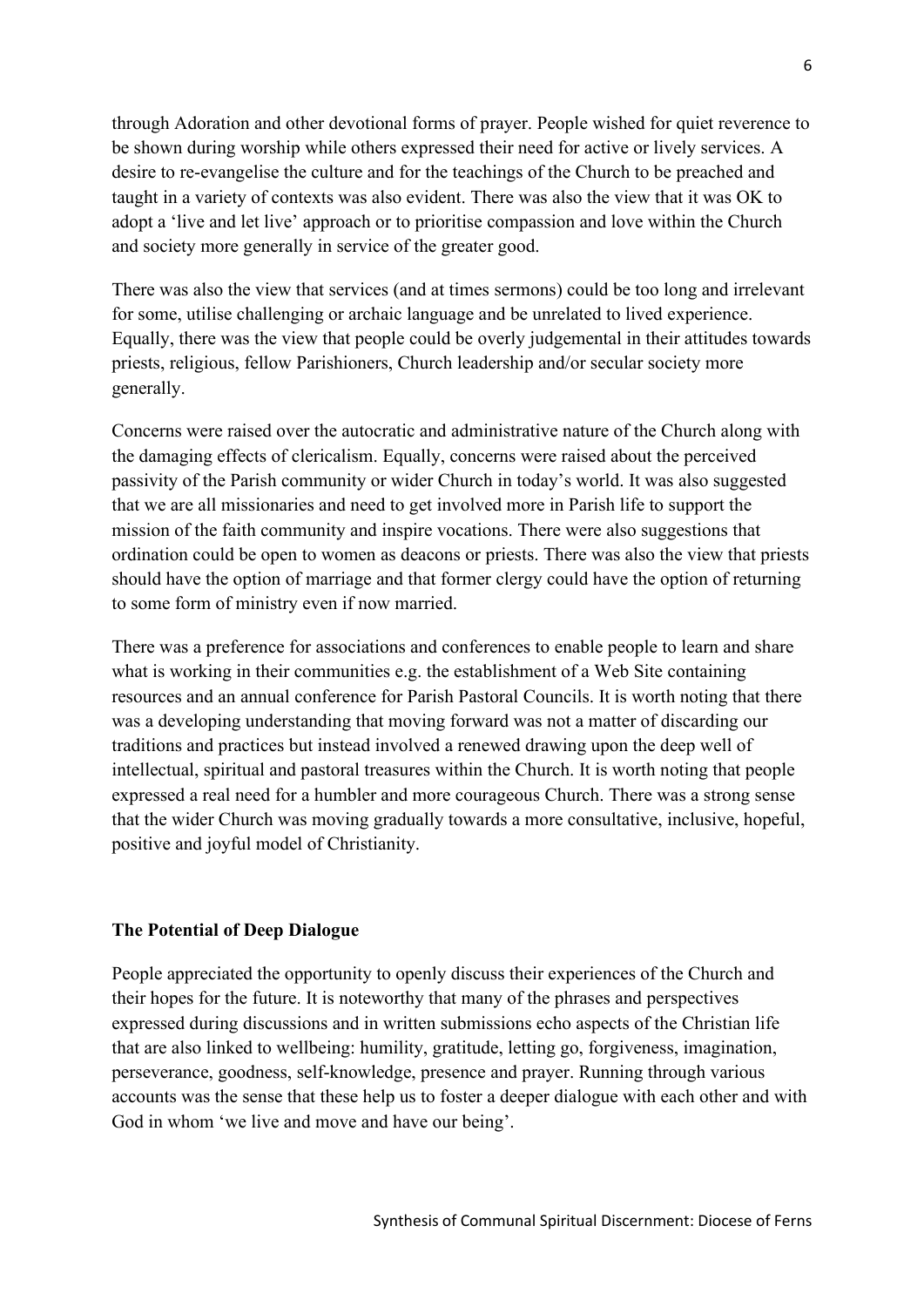There was also some careful thought given to altering Church teaching or Canon Law to reflect changing family circumstances, be more aware of Parish realities and deal with difference more sensitively. There was also the broader sense that our Synodal experience empowers us to respect the integrity, coherence and consistency of Church teaching while also living pastorally in communities. It was felt that such a pastoral approach supported us all to revitalise our mission identity and encounter difference while allowing a healthy space for doubt at the same time.

People spoke about different expressions of the Catholic life which they engaged in as a way of navigating complex personal environments, such as family, work or culture. There were also some reports that people felt uncomfortable with hearing about expressions of faith or viewpoints about Catholicism that did not match their own experiences or perspectives. There was also the sense that dialogue at the deeper level has the potential to foster awareness of and encourage a loving response to 'moments of difference' in the continuing announcement of the Kingdom of God that could lead to the further development of invitational and welcoming environments for unity around Jesus.

People spoke about dialogue as a route to realising the subtleties, sensitivities and contexts of life within the Catholic community and wider society. There was also the sense that some contexts require further exploration. This was evident in people's use of the term 'inclusion'. For instance, there was the wish for all baptised people to be included in the life of the Church regardless of gender, family circumstances or sexual orientation. This can be summed up in the sentence: 'We are turning people away'. However, there was also the view that the Sacraments should only be celebrated by those who participate or include themselves in the life of the Church. This opens issues in relation to First Holy Communion and Confirmation and all the Sacraments more generally. It should be noted that understandings of inclusion vary within the different submissions.

Throughout the Synodal processes and meetings, there was a desire to engage in interreligious dialogue, participate in ecumenical services and express greater solidarity with those who live on the margins. There was also an identified need for sharing testimonies, prayer experiences and creative ideas for contributing to a dynamic, active, joyful and loving Church at all levels.

It is also evident that our discussions encourage us to expand our view of Church from an institutional model towards a Christ-centred community model in a way that has the potential to re-engage people and young people in particular, invite greater creativity and commitment within our faith communities and revitalise Parishes while balancing tensions within a broader sense of unity. In this sense, deep dialogue can contribute to a Wisdom-seeking culture in today's world that is centred on the life of Christ, supports the experiential development of the virtues and fosters a profound sense of belonging and connected community.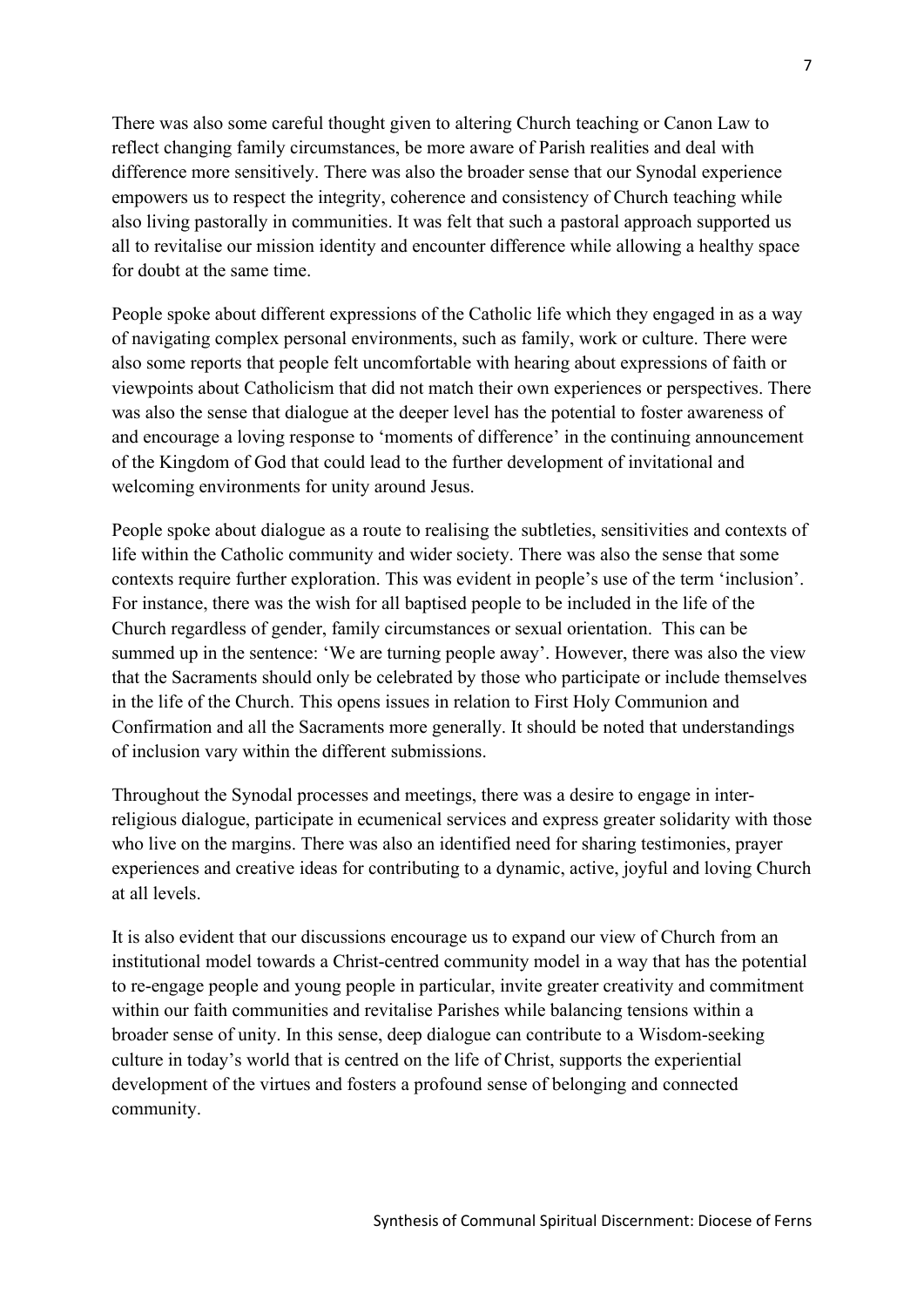#### **The Life of Christ**

The word Synod is synonymous with Church and has its roots in journeying together with Christ who is the Way, the Truth and the Life. It is a mode of being that is integral to the Church's core nature. It encourages us to reflect upon personal experiences through the deeper relationality made possible by the living Word of God. There was the sense of a loss of trust in God, the Church, wider society and/or ourselves as the People of God but there was also a significant focus on ways of supporting people to form a living relationship with Jesus Christ.

There was also the fear expressed of something being lost. There was a sense that we all have experienced brokenness and feelings of travelling through the wilderness feeling disoriented. This woundedness yearns to be healed. There were deep concerns raised in relation to the future regarding the availability of the Sacraments, spiritual guidance, a shared community identity and Parish coherence. There were also concerns regarding administrative efficiency. There was also the view that priests, who are now 'thinner on the ground', can find it challenging to 'let go' or 'find their feet' within developing co-responsible processes and structures.

In general terms, people identified our 'we' or 'us' mainly as a smaller subsection of the greater whole. This is our neighbourhood. This insight reflects the teaching of Jesus when he gave us the two greatest commandments to love God and love our neighbour as ourselves. Emerging through the conversations and discussions was a strong sense that we need to transition in some way from purely hierarchical systems of governance towards a model that incorporates purpose-driven interdependent faith-filled communities at the neighbourhood, Parish, Cluster, Deanery and Diocesan levels.

Throughout the Synodal conversations, there was an emerging sensation of 'energy', a sense that timidity in the face of challenges is misplaced and that a relationship with Christ could help us to engage the world with courage, conviction and compassion. The need for Church leadership to take this message on board was highlighted. People expressed a deep reverence for the Eucharist and the desire to share the Eucharist with all the baptised members of the Parish, regardless of family circumstances.

There was a sense that we are now navigating a renewed interior and exterior life, a certain dynamic that reflected the interdependence, love and unity of the Holy Trinity. There were heartfelt experiences of coming forth, of transformation and of accompaniment. In the words of one young man with a disability: 'The more independent I become, the more doors open to me, the more whole I become'.

There was the emerging sense that Synodal processes help us to collectively respond more fully to changing circumstances, counteract a paralysing fear of ambiguity, creatively navigate the volatile terrain of the world today and be the hands and feet of Christ.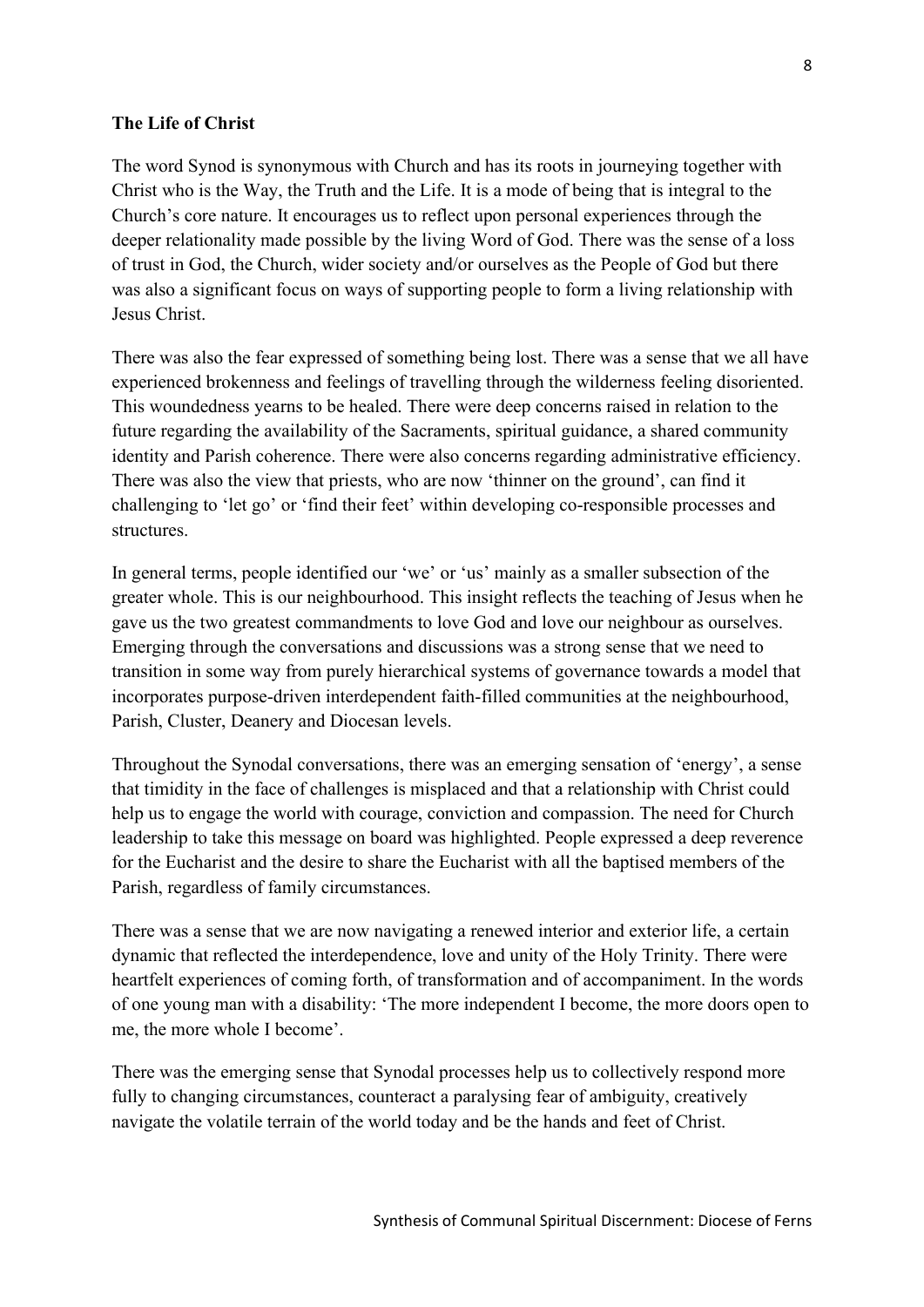#### **CONCLUSION**

Significant thanks are due to all the people who participated in our conversations and discussions. It is no small thing to open one's mind and heart to the wider community. In many ways, this synthesis cannot fully capture the breadth and depth of our experiences of faith, our deep concerns about our history or our dreams for the future. A short synthesis must necessarily be incomplete. Yet, our communal spiritual discernment has led to the four pivotal themes in which to aggregate the key elements that emerged through our conversations along with the relationships that link them. These relationships, each in their own way, acknowledge the brokenness of the Church and the painful hurt enabled by a model of Church that was too self-referential, centred upon hierarchical structures and distant from the lived experiences of its people. This woundedness remains with us in the suffering experienced by the Survivors and Victims of abuse, their loved ones and in the solidarity expressed by members of our Diocesan community.

An underlying feature of life today that emerged through our Synodal conversations is complexity. It is clear from the various submissions that this complexity brings great risks of societal and generational fragmentation. Yet, there is a unifying role to be played by faith communities alert to the tensions of complexity and lovingly open to co-operation with each other and the wider world. Within our Diocesan community, there is commitment to utilising existing talents and developing further skills in the Synodal processes of companionship, listening, speaking out, celebrating, dialogue, discerning, participating and ministering.

The Synodal experience in our Diocese has been positive, worthwhile and Spirit-filled; with many rich and varied discussions taking place. There is a clear desire to help our local Church to grow in communion, participation and mission regardless of differences in personal history, life experience, opinions, concerns or hopes. There was also a strong sense of listening to each other with interest, respect and compassion.

There are specific points raised in this synthesis that require the further discernment of the Church, such as the option of marriage for priests, the balance of authority within the local and universal Church, the ordination of women, the greater inclusion of people living in diverse circumstances into the life of the Church and the location and timing of preparation programmes for the Sacraments as well as the inclusivity of the Sacraments. These we submit in faith, hope and love to the wisdom of the wider Church.

There are already many facets of 'lived Synodality' that exist within our Church, and these can be built upon and strengthened in the future. Furthermore, it is important that these existing facets of lived Synodality be more widely communicated and promoted.

There are also several points that may be considered as we continue to journey along the path of Synodality within our Diocese. These include further opportunities for dialogue at Parish and neighbourhood level; various approaches to faith formation & development opportunities for clergy and for lay women and men; improved communication processes; specific use of technology for evangelisation and faith formation; the further development of alternative